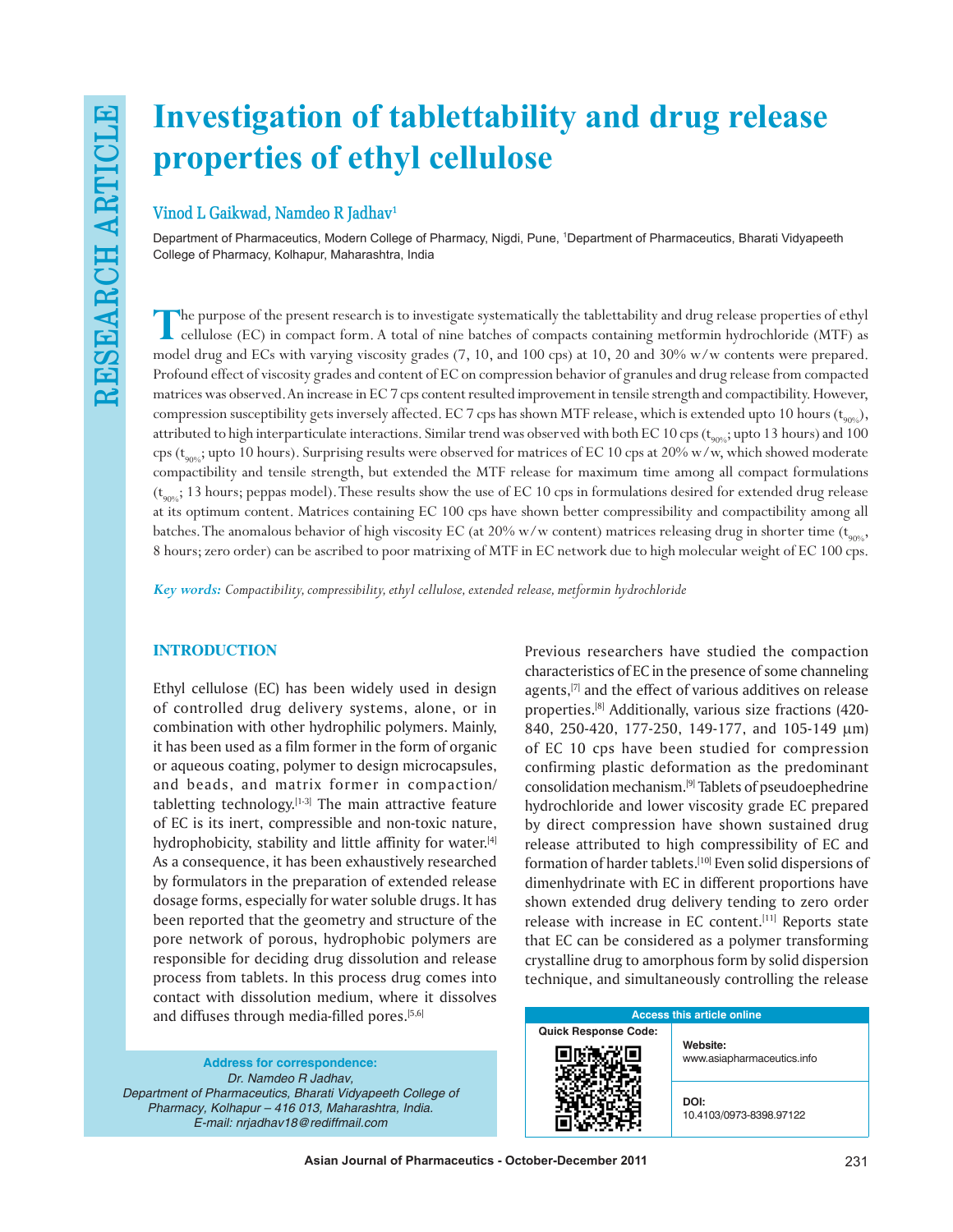of drug. Additionally, several researchers have demonstrated the ability of EC to sustain the drug release. $[12-14]$ 

However, effect of different viscosity grades of EC and its quantity on compressibility, compactibility, tensile strength, and drug release have not been systematically investigated till now. Hence, the present study involves preparation of compacts containing varying viscosity grades of EC such as 7, 10, and 100 cps at different contents (10, 20, 30% w/w) and metformin hydrochloride (MTF) as a water-soluble model drug. Prepared EC compacts have been evaluated for pressure-relative density relationship, pressure-tensile strength relationship, Leuenberger equation (compression susceptibility and compactibility) study, and same data was correlated with drug release kinetics from compacts.

## **MATERIALS AND METHODS**

#### **Materials**

Colorcon Asia Pvt. Ltd. (Mumbai, Maharashtra, India) supplied EC with % ethoxyl content of 48.0-49.5% (Ethocel Standard 7, 10 and 100 premium grades) as a gift sample. MTF was a kind gift sample from Cipla Pharmaceuticals Ltd. (Mumbai, Maharashtra, India). Magnesium stearate (Research Labs, Mumbai, India); Fumed silica (Aerosil, Research Labs, Mumbai, India); and Lactose (Research Labs, Mumbai, India) were purchased.

#### **Methods**

#### *Preparation of MTF-EC granules*

Different batches of EC granules (E1 to E9) were prepared as per composition given in [Table 1]. Water was used as a granulating liquid to obtain wet mass, which was further screened through mesh size 600 microns (ASTM #30) and dried at 60°C for 1 hour in a hot air oven. Lactose, magnesium stearate, and aerosil (fumed silica) were added as diluent, lubricant and glidant, respectively.

## *Pressure-relative density relationship (Heckel Plot)*

Dried granules (500 $\pm$ 5 mg) of all batches (E1 to E9) were compressed separately using a hydraulic press (Technosearch Instruments, Mumbai, Maharashtra, India) having a 13-mm flat-faced punch and die set at pressures of 1, 2, 3, 4, 5, 6,

|  |  | Table 1: Formulation composition of EC compacts* |  |  |
|--|--|--------------------------------------------------|--|--|
|--|--|--------------------------------------------------|--|--|

and 7 tons for 1 min of dwell time. Die and punches were lubricated by 1% w/v homogenous dispersion of magnesium stearate in acetone. After ejection, compacts were allowed to relax for 24 hours at ambient conditions for hardening and elastic recovery to occur.[15]

Pressure–relative density data were subject to Heckel Equation.[16,17]

$$
\ln(1 - \rho_r) = KP + A \tag{1}
$$

Where, ' $\rho$ <sub>r</sub>' is relative density; 'P' is applied pressure in tons; and 'K' is Heckel constant; equal to  $1/3s_o$ . Where, ' $s_o$ ' is yield strength; and  $3s^{\,}_{0}$  as a mean yield pressure (MyP). Constant 'A' expresses densification at low pressure.

## *Pressure-tensile strength (st) relationship*

Input data of Heckel plot was also used for pressure-tensile strength relationship studies. Monsanto-type of hardness tester was used to determine crushing force (F) required to break the compacts. Following equation was used to study the pressure-tensile strength relationship.[18]

$$
\sigma_{t} = \left(2F_{\pi Dt}\right) \tag{2}
$$

Where, 'D' is diameter in mm, 't' is thickness of compacts in mm, and 'F' is force in kg/cm<sup>2</sup> required to break the compacts.

#### *Leuenberger equation*

Pressure-tensile strength relationship data was further analyzed by Leuenberger equation $[19,20]$  as given below.

$$
\sigma_{t} = \sigma_{t_{\max}} \left[ 1 - e^{(\gamma P_{P_{r}})} \right]
$$
 (3)

Where,  $\sigma_{\text{t}}$  is tensile strength;  $\sigma_{\text{tmax}}$ , compactibility;  $\gamma$ , compression susceptibility;  $P$ , pressure; and  $\rho_{_{\rm I'}}$  relative density.

## *In vitro drug release kinetics of compacts*

Granules (500 $\pm$ 5 mg) from all batches (E1 to E9) were compressed separately by using a hydraulic press (Technosearch Instruments, Mumbai, Maharashtra, India) having a 13-mm flat-faced punch and die set at a pressure

| <b>Batch</b>   |          | <b>Total weight of</b>   |                   |                           |                |         |              |
|----------------|----------|--------------------------|-------------------|---------------------------|----------------|---------|--------------|
| code           | EC 7 cps | EC 10 cps                | <b>EC 100 cps</b> | <b>Magnesium stearate</b> | <b>Aerosil</b> | Lactose | compact (mg) |
| E1             | 10       | $\overline{\phantom{0}}$ |                   | 5                         | 5              | 30      | $500 + 5$    |
| E2             | 20       |                          |                   |                           | 5              | 20      |              |
| E <sub>3</sub> | 30       |                          |                   | 5                         | 5              | 10      |              |
| E <sub>4</sub> |          | 10                       |                   | 5                         | 5              | 30      |              |
| E <sub>5</sub> |          | 20                       |                   |                           | 5              | 20      |              |
| E <sub>6</sub> |          | 30                       |                   | 5                         | 5              | 10      |              |
| E7             |          |                          | 10                | 5                         | 5              | 30      |              |
| E <sub>8</sub> |          |                          | 20                |                           | 5              | 20      |              |
| E <sub>9</sub> |          |                          | 30                |                           | 5              | 10      |              |

\*Each compact contains 250 mg of MTF. Quantities of ingredients are given in %w/w, with respect to total weight (500 mg) of compact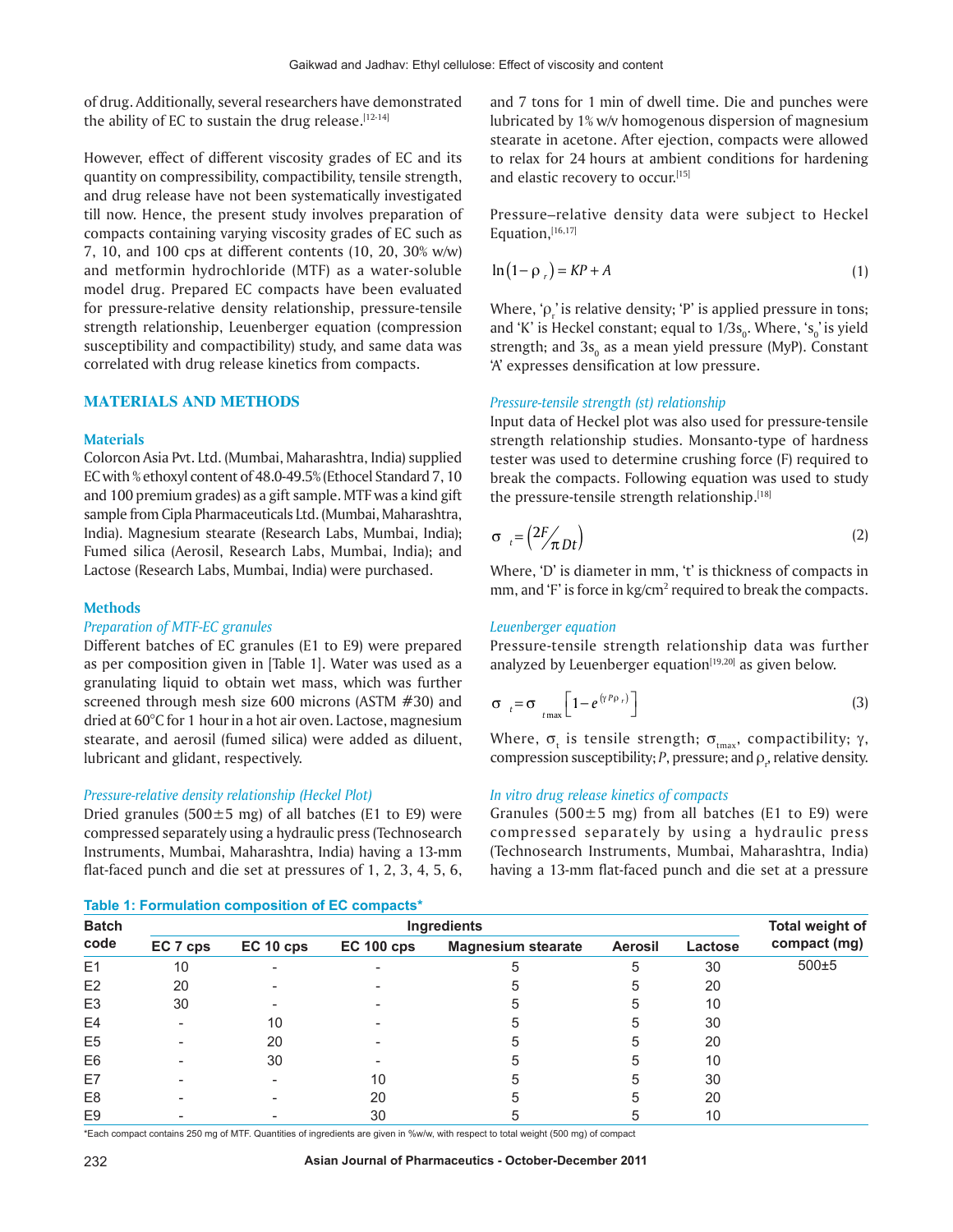of 2 ton for 1 min of dwell time. Dissolution study was performed in triplicate for every batch (E1-E9) in United States Pharmacopoeia (USP) Type-II dissolution test apparatus (Electrolab, TDT 08L, Mumbai, India). Dissolution medium used was 900 ml of 0.1N HCl for initial 2 hours, followed by phosphate buffer IP (Indian Pharmacopoeia), pH 6.8 at 37.5±0.5°C. Paddle speed was kept constant at 100 rpm.[21] Each time, aliquots of 5 ml were withdrawn at different time intervals and analyzed by UV-Vis Spectrophotometer at 236 nm.[22] Same amount of fresh 0.1N HCl and phosphate buffer IP, pH 6.8 was used to replace the amount withdrawn from respective dissolution media.

## **RESULTS AND DISCUSSION**

## **Pressure-relative density relationship**

MyP shows inverse relationship with ability of a material to deform plastically under pressure. In present study, a higher value of MyP indicates requirement of higher pressure for plastic deformation to occur for compacts containing 7 cps EC in order of  $E1 > E3 > E2$  [Table 2]. Higher resistance offered by batch E1 might be related to augmented interparticulate interaction.

Furthermore, batches E4 and E5 containing EC 10 cps have shown negligible difference in consolidation ability. However, batch E6 showed higher MyP indicating more resistance for compaction attributed to increased inter-particulate interaction at higher content of EC.

However, linear increase in MyP with 100 cps EC content (E7 < E8 < E9) has been observed, which indicates lower consolidation ability for higher EC content. Table 2 clearly indicates that a higher viscosity EC at maximum content offered highest resistance for compaction among all the batches (E1-E9) attributed to strong inter-particulate interaction and molecular weight (MW).

EC at 10% w/w content showed a linear increase in deformability with EC viscosity attributed to MW of EC. It has been observed that batch E7 have shown highest deformability among all the batches (E1-E9). However, compacts containing 20% w/w of EC have shown greater deformability with intermediate viscosity EC (batch E5) than extreme ones. In case of compacts containing 30% w/w of EC, batch E9 has shown lowest deformability amongst all the batches (E1-E9). However, batches E3 and E6 have shown negligible difference in deformability. It has been revealed that higher viscosity EC have majorly contributed in deciding deformability of EC granules at both lower and higher contents. This indicates that both viscosity and content of EC have profound effect on consolidation ability of compacts [Table 2].

#### **Pressure-tensile strength relationship**

It has been observed that tensile strength of 7 cps EC increases linearly with its content as  $E1 < E2 < E3$  [Table 3]. Batch E3 has shown highest tensile strength among all the batches (E1-E9) attributed to high interparticulate bonding.

However, 10 cps EC have shown non-linear relationship between tensile strength, and EC content [Table 3]. Compacts from batch E5 have shown higher tensile strength than batches E4 and E6 containing extreme contents of EC (20 >  $30 > 10\%$  w/w). These results indicate that tensile strength of EC compacts not merely depend on viscosity and content of EC but other factors might also be responsible such as physicochemical properties of drug and other excipients added in formulation.

However, 100 cps EC has shown inverse relationship between tensile strength and EC content ( $E7 > E8 > E9$ ). Batch E9 has shown lowest tensile strength amongst all the batches (E1- E9) as given in Table 3 attributed to lower physical bonding in particles.

EC at constant content of 10% w/w has shown non-linear relationship between tensile strength and viscosity of EC used (batches E1, E4, and E7). Similarly, analogous results have been observed with compacts containing 20% w/w of EC (batches E2, E5, and E8). However, compacts containing 30% w/w of EC have shown linear decrease in tensile strength with increase in EC viscosity. Batches E9 (100 cps EC) and E3 (7 cps EC) containing higher content of EC have shown lowest and highest tensile

| Table 2: Compressibility, compactibility, and dissolution data for EC compacts* |  |  |  |
|---------------------------------------------------------------------------------|--|--|--|
|---------------------------------------------------------------------------------|--|--|--|

| <b>Batch</b>   | Mean yield       | <b>Compression</b>   | <b>Compactibility</b>    | <b>Dissolution study</b> |                            |                  |  |  |
|----------------|------------------|----------------------|--------------------------|--------------------------|----------------------------|------------------|--|--|
| no.            | pressure (MyP)   | susceptibility $(y)$ | $(\sigma_{_{\sf tmax}})$ | $\mathbb{R}^2$           | (mins)<br>t <sub>an%</sub> | <b>Model fit</b> |  |  |
| E1             | $2.459 \pm 0.31$ | $1.463 \pm 0.23$     | $13.65 \pm 0.34$         | $0.839+0.11$             | $506.7 \pm 2.02$           | Peppas           |  |  |
| E2             | $1.893 \pm 0.23$ | $1.243 \pm 0.27$     | $13.36 \pm 0.53$         | $0.958 + 0.02$           | $569.1 + 4.81$             | Peppas           |  |  |
| E <sub>3</sub> | $2.173 \pm 0.23$ | $1.233 \pm 0.21$     | $17.30 \pm 0.52$         | $0.984\pm0.01$           | 598.2±2.66                 | Peppas           |  |  |
| E4             | $1.472 \pm 0.20$ | $1.202 \pm 0.18$     | $11.42 \pm 0.31$         | $0.975 \pm 0.01$         | 514.0±5.26                 | Peppas           |  |  |
| E <sub>5</sub> | $1.431 \pm 0.18$ | $0.968 \pm 0.22$     | 16.09±0.77               | $0.964\pm0.01$           | 790.5±4.84                 | Peppas           |  |  |
| E <sub>6</sub> | $2.101 \pm 0.29$ | 1.326±0.20           | $14.14 \pm 0.46$         | $0.960 \pm 0.03$         | 603.7±6.54                 | Hixson-crowell   |  |  |
| E7             | $1.040\pm0.21$   | $0.956 \pm 0.23$     | 22.48±1.17               | $0.946 \pm 0.01$         | $519.1 \pm 3.49$           | Zero             |  |  |
| E <sub>8</sub> | $2.014 \pm 0.19$ | $2.102 \pm 1.09$     | $10.61 \pm 0.59$         | $0.993 \pm 0.00$         | 490.1±4.67                 | Hixson-crowell   |  |  |
| E <sub>9</sub> | $3.639 \pm 0.22$ | $3.988 \pm 7.16$     | $5.41 \pm 0.30$          | $0.963 \pm 0.02$         | $596.3 \pm 2.98$           | Peppas           |  |  |

\*indicates Average±Standard Deviation (*n* = 3).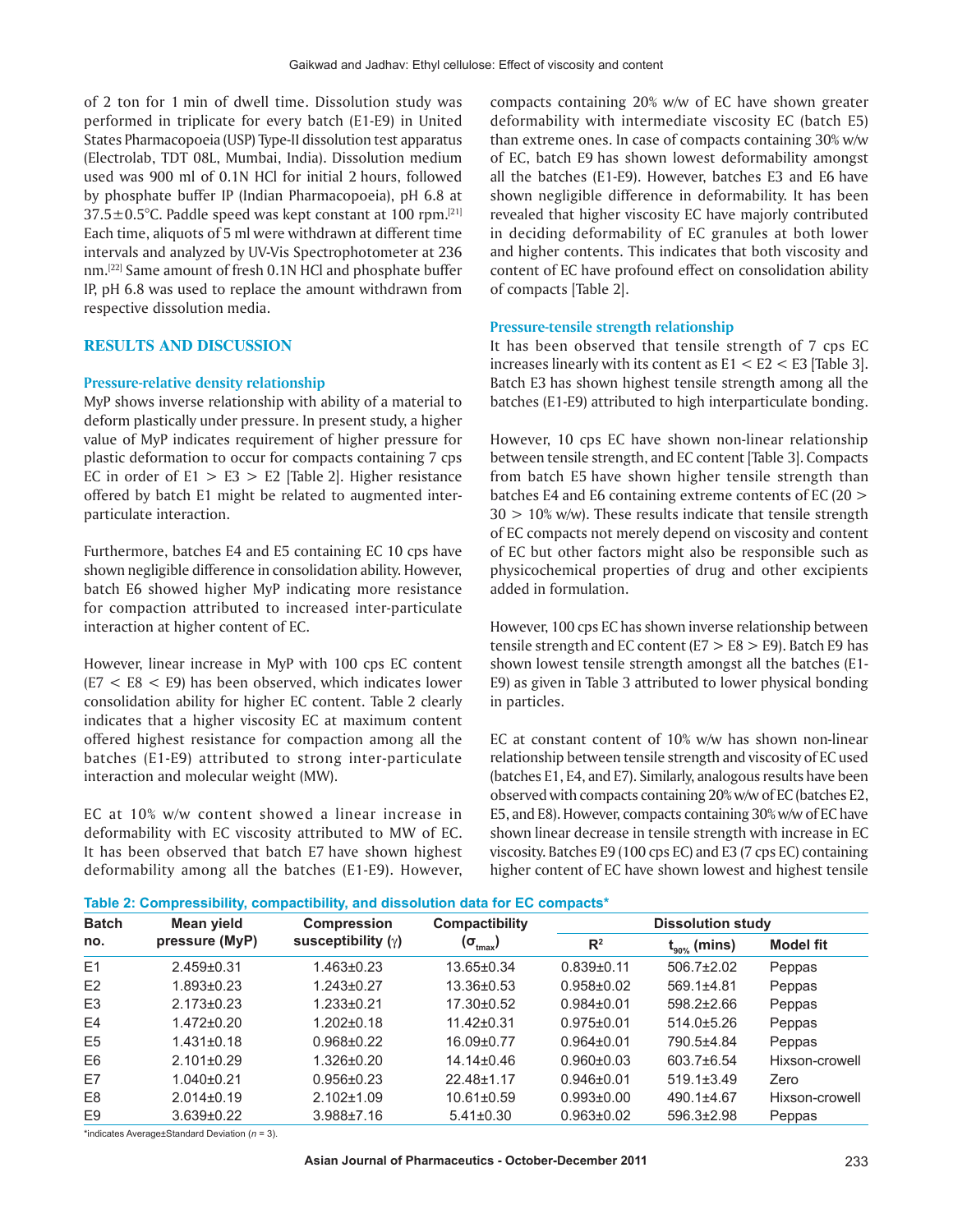| <b>Batch</b>   |                            |                     |                     |                            | Tensile strength (kg/cm <sup>2</sup> ) [Pressure in tons] |                            |                            |      |                |      | <b>Porosity [Pressure in tons]</b> |      |       |   |
|----------------|----------------------------|---------------------|---------------------|----------------------------|-----------------------------------------------------------|----------------------------|----------------------------|------|----------------|------|------------------------------------|------|-------|---|
| no.            | 1                          | $\mathbf{2}$        | 3                   | 4                          | 5                                                         | 6                          | $\overline{7}$             | 1    | $\overline{2}$ | 3    | 4                                  | 5    | 6     | 7 |
| E1             | $15.12+$<br>0.21           | $16.29 \pm$<br>0.51 | $16.79 \pm$<br>0.62 | $16.75 \pm$<br>0.22        | $16.61 \pm$<br>0.62                                       | $18.03+$<br>0.85           | $17.93+$<br>0.44           | 0.06 | 4.02           | 2.24 | 2.00                               | 1.14 | 0.64  |   |
| E2             | $14.27+$<br>0.56           | $15.54+$<br>0.91    | $16.23 \pm$<br>0.66 | $16.96 \pm$<br>0.39        | $16.93 \pm$<br>0.95                                       | 19.18±<br>0.22             | $19.74 \pm$<br>0.98        | 0.04 | 2.48           | 1.86 | 1.59                               | 1.31 | 0.92  |   |
| E <sub>3</sub> | $19.36 \pm$<br>0.15        | $20.81 \pm$<br>0.50 | $22.36 \pm$<br>0.99 | $24.73+$<br>0.19           | $24.50+$<br>0.19                                          | $25.25 \pm$<br>0.61        | 25.19±<br>0.16             | 0.02 | 1.58           | 1.38 | 1.23                               | 0.34 | 0.22  |   |
| E <sub>4</sub> | $11.75 \pm$<br>0.95        | $12.34 \pm$<br>0.78 | $14.51 \pm$<br>0.91 | $14.50+$<br>0.46           | $14.21 \pm$<br>0.48                                       | $14.92 +$<br>0.53          | $14.92 +$<br>0.58          | 0.04 | 3.45           | 2.51 | 2.35                               | 0.24 |       |   |
| E <sub>5</sub> | $15.92+$<br>0.54           | $16.75 \pm$<br>0.52 | $17.42 \pm$<br>0.90 | $18.94 \pm$<br>0.57        | $21.20 \pm$<br>0.65                                       | $21.14 \pm$<br>0.48        | $22.53+$<br>0.79           | 0.07 | 1.53           | 0.91 | 1.00                               | 0.98 | 0.58  |   |
| E6             | 14.17 <sub>±</sub><br>0.65 | $14.98 \pm$<br>0.62 | $17.34 \pm$<br>0.46 | $17.86 \pm$<br>0.92        | $20.31 \pm$<br>0.95                                       | 20.12 <sub>±</sub><br>0.94 | $20.10+$<br>0.77           | 0.01 | 1.90           | 2.03 | 0.29                               | 1.11 | 0.11  |   |
| E7             | $17.16 \pm$<br>0.85        | $17.65 \pm$<br>0.89 | $15.12+$<br>0.53    | 17.19 <sub>±</sub><br>0.79 | $17.54 \pm$<br>0.81                                       | $17.50+$<br>0.59           | 17.59 <sub>±</sub><br>0.96 | 0.44 | 20.02          | 2.82 | 1.28                               | 0.31 |       |   |
| E8             | $13.60+$<br>0.25           | $14.52+$<br>0.48    | $12.10+$<br>0.72    | $14.33 +$<br>0.61          | $15.84 \pm$<br>0.66                                       | 16.59 <sub>±</sub><br>0.51 | $16.44 \pm$<br>0.49        | 0.02 | 3.13           | 3.02 | 1.72                               | 1.27 | 0.93  |   |
| E <sub>9</sub> | $8.38 +$<br>0.69           | $8.20 \pm$<br>0.55  | $9.55 \pm$<br>0.81  | $10.25 \pm$<br>0.88        | $10.86 \pm$<br>0.54                                       | $11.04 \pm$<br>0.55        | $11.04 \pm$<br>0.33        | 0.07 | 4.90           | 1.82 | 0.13                               | 0.65 | 0.003 |   |

|  | Table 3: Tensile strength and porosity data for EC compacts* |  |  |  |  |
|--|--------------------------------------------------------------|--|--|--|--|
|--|--------------------------------------------------------------|--|--|--|--|

\*indicates Average±Standard Deviation (*n* = 3).

strength among all the batches (E1-E9), respectively. From the present study, it may be clearly understood that higher contents of EC (batch E3 and E9) have majorly contributed in deciding tensile strength of compacts at both lower and higher viscosities. Hence, it can be concluded that both viscosity and content of EC have profound effect on tensile strength of compacts [Table 3]. Therefore, at the time of selection major attention should be given to tensile strength, as tensile strength is one of the key factors responsible for extended drug release. Additionally, inverse relationship between tensile strength and porosity has been confirmed by observed results (E1-E9) where increase in tensile strength decreases porosity as given in Table 3.

During compression, all compacts of batch E9 have shown capping problems which limits the use of viscosity and percentage of EC for compression.

#### **Leuenberger equation**

Compression susceptibility and compactibility of EC powder have been studied by Leuenberger equation. Compression susceptibility indicates ability to get compressed, while ability to retain compressed form is referred as compactibility.

At lower content, EC (batch E1) has shown higher compression susceptibility (compressibility) than higher contents [Table 2]. However, 10 cps EC has shown non-linear relationship between content and compressibility  $(30 > 10 > 20\%)$ w/w). Conversely, 100 cps EC has shown a linear increase in compressibility with its content. It has been observed that compacts containing lower (E7) and higher (E9) content of 100 cps EC have shown lowest and highest compressibility amongst all the batches (E1-E9).

Compacts containing EC at constant content of 10% w/w have shown a linear decrease in compressibility with increase in EC viscosity (E1  $>$  E4  $>$  E7). However, EC at 20% w/w content has shown non-linear relationship between compressibility and EC viscosity. Conversely, EC at 30% w/w content has shown linear increase in compressibility with EC viscosity, where highest compressibility amongst all the batches (E1-E9) has been observed with batch E9. These results indicate major contribution of extreme contents in deciding compressibility. Hence, from the present study it can be concluded that both viscosity and content of EC have profound effect on compressibility of granules.

Compactibility of powder material is the ability to remain compressed. In present study, both 7 and 10 cps EC have shown non-linear increase in compactibility with EC content [Table 2]. However, a linear decrease in compactibility with increase in 100 cps EC content has been observed (E7 >  $E8 > E9$ ). Additionally, 100 cps EC at lower (E7) and higher (E9) content has shown highest and lowest compactibility amongst all the batches (E1-E9), respectively [Table 2]. This highest compactibility of batch E7 might be attributed to high physical bonding between EC particles.

Compacts containing EC at constant content of 10% w/w (batches E1, E4, and E7) have shown non-linear relationship between compactibility and EC viscosity ( $10 < 7 < 100$  cps). Similarly, compacts containing EC at 20% w/w (batch E2, E5 and E8) have shown non-linear increase in compactibility with EC viscosity (100  $<$  7  $<$  10 cps). However, compacts containing 30% w/w of EC (batches E3, E6, and E9) have shown a linear decrease in compactibility with increase in EC viscosity ( $7 > 10 > 100$  cps). It has been revealed that higher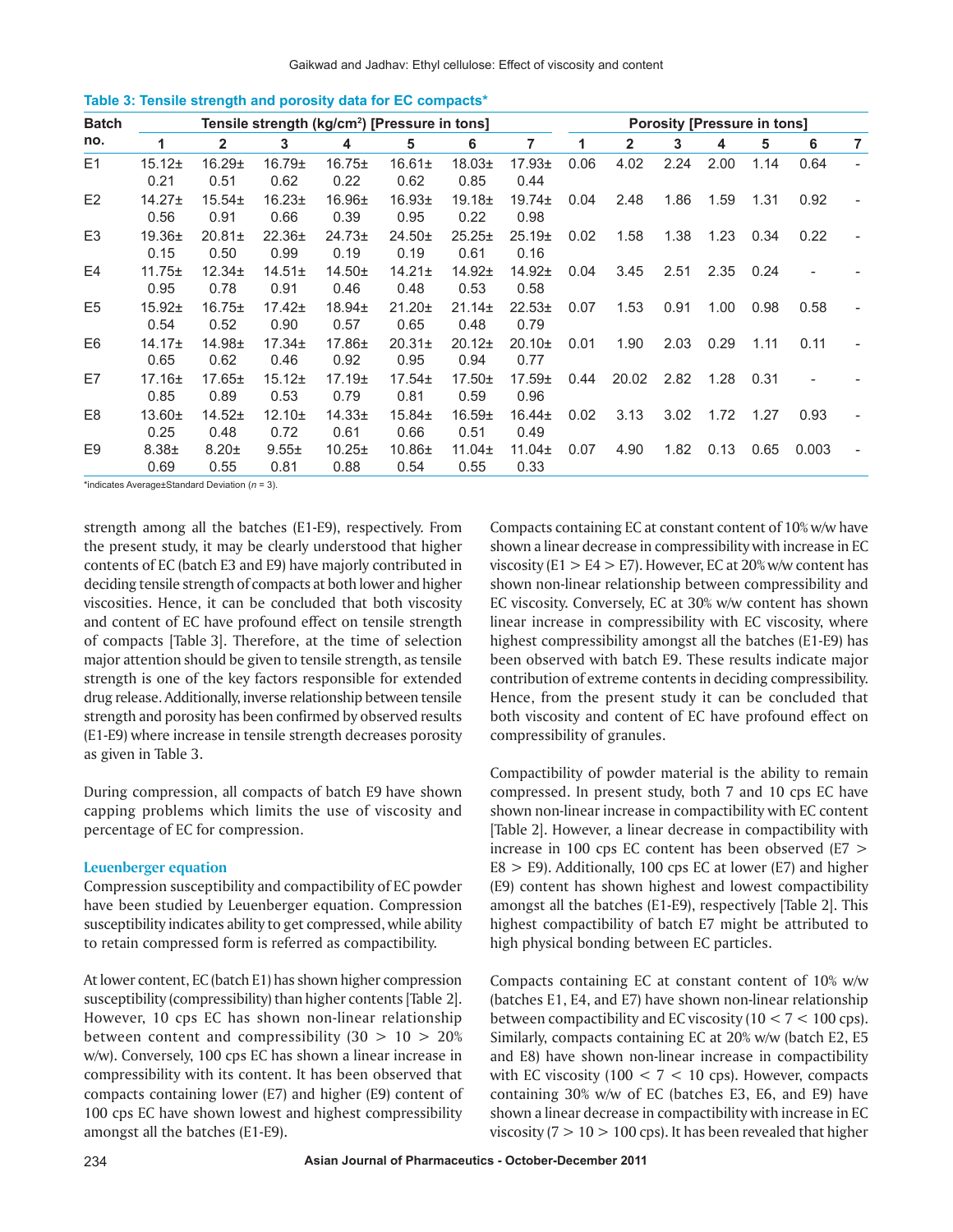viscosity EC (100 cps) has majorly contributed in deciding compactibility of powder, and hence, drug release properties at both lower and higher contents of EC. Therefore, from the present study it can be concluded that both viscosity and content of EC have profound effect on compactibility [Table 2].

Compacts prepared using EC 100 cps at its lower content (E7) has shown lowest resistance for compaction with highest compactibility amongst all the batches (E1-E9) and vice versa for batch E9. Consequently, highest tensile strength and extended drug release was expected from batch E7 but it was shown by batches E3 and E5, respectively.

#### *In vitro* **drug release kinetics of ec compacts**

Previous researchers have reported that the drug release extended upto 24 hours upon increasing the content of EC in tablet coating solution.<sup>[23]</sup> Additionally, Katikaneni *et al.*<sup>[10]</sup> have studied EC as the sole direct compression matrix-forming material to deliver a water soluble drug pseudoephedrine hydrochloride. In the present study, viscosity and content of EC, both have shown profound effect on drug release from compacts. The dissolution data obtained were further analyzed by plotting the cumulative % drug release as a function of time to describe MTF release kinetics from EC compacts [Figures 1-3]. It has been observed that viscosity and content of EC have affected drug release greatly in 0.1 N HCl (initial 2 hours). However, in phosphate buffer, MTF release was independent of viscosity and content of EC used. Compacts from batch E7 have shown poor yield strength (MyP,  $1.04 \pm 0.21$ ), poor compressibility (0.956 $\pm$ 0.23), highest compactibility  $(22.48 \pm 1.17)$ , and tensile strength  $(17.59 \pm 0.96 \text{ kg/cm}^2)$  as given in Tables 2 and 3. Ideally, maximum extended drug release was anticipated from same batch. However, surprisingly, compacts from batch E5 having lower compactibility (16.09 $\pm$ 0.77) and higher tensile strength  $(22.53 \pm 0.79 \text{ kg/cm}^2)$  than E7 [Tables 2 and 3] have extended MTF release for maximum time  $(t_{90\%} > 13$  hours) amongst all the batches fitting Peppas model [Figure 2]. Ahmed *et al.*<sup>[24]</sup> have studied the effect of viscosity grades of EC on indomethacin release and observed that drug release increases with increase in viscosity of EC. From the present study, it can be concluded, that EC at both intermediate viscosity and content can be preferred to obtain compacts with extended drug release for maximum time instead of using higher viscosity EC. However, higher viscosity EC can be preferred to obtain compacts with better compressibility and compactibility. Anomalous behavior of EC compacts containing higher viscosity EC that releases drug in shorter time ( $t_{\text{gas}}$  < 10 hours; Peppas model) can be ascribed to poor matrixing of MTF within EC network due to its high MW. The drug release mechanism from EC matrices for all batches was found to be diffusion, erosion and polymer relaxation.

In 0.1 N HCl, a linear decrease in drug release with increase in viscosity and content of EC has been observed. Increasing the content of EC increases number of EC particles and theoretical contact points for interparticulate bonding in



**Figure 1:** Plot of cumulative % drug release versus time (mins) for EC 7 cps



**Figure 2:** Plot of cumulative % drug release versus time (mins) for EC 10 cps



**Figure 3:** Plot of cumulative % drug release versus time (mins) for EC 100 cps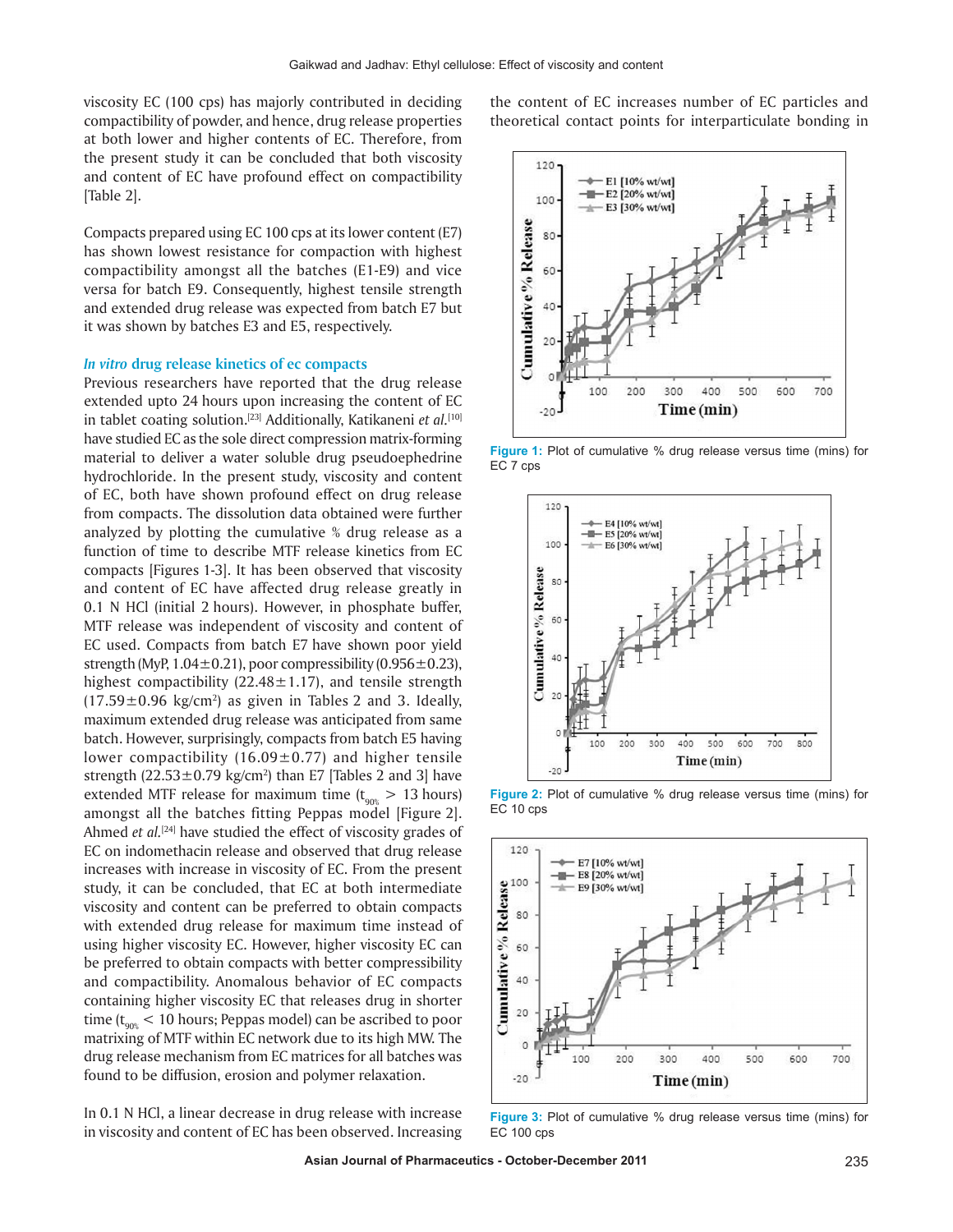between EC particles have been observed. This results into increased density and slower initial drug release as seen in the case of batches E3, E6, and E9. Slower initial drug release was attributed to time required for dissolution media to wet the hydrophobic EC matrix and reach the interior of the tablet to diffuse out the drug. It has been observed that as the amount of any viscosity grade EC increased, the rate of drug release decreased respectively due to a greater reduction in drug diffusion into the dissolution media representing greater controlled drug release. According to previous results, highest  $t_{90\%}$  value was expected from compacts of batches E7 to E9 containing higher viscosity EC at varying contents.  $[24]$  However, amongst all the batches (E1-E9), compacts from batches E8 and E5 have shown lowest (8 hours) and highest (13 hours)  $t_{90\%}$  values, respectively [Table 2 and Figure 2 and 3]. This indicates that along with EC viscosity and content, several other physicochemical factors related to drug and other excipients added were also responsible for deciding drug release kinetics.

Dissolution study of 7 cps EC (batches E1, E2, and E3) shows a linear relationship between compactibility and  $t_{90\%}$ , where increase in compactibility also increases  $t_{\text{gas}}$  value and slows down initial rate of drug release [Table 2]. Similarly, linear relationships between compactibility and  $t_{\text{q}_0\text{g}}$  have been observed with 10 cps EC (batches E4, E5, and E6), where increase in compactibility also increases  $t_{\text{gas}}$  value [Table 2]. However, 100 cps EC has shown nonlinear relationship between compactibility and  $t_{90\%}$ , where surprisingly batch with lowest compactibility (E9) have shown higher  $t_{.008}$  amongst 100 cps EC batches (E7-E9). This lowest compactibility was found to be responsible for initial drug release at faster rate. However, subsequently it has extended drug release for maximum time amongst 100 cps EC matrices related to improved entrapment of MTF at higher EC content [Table 2]. Like compactibility, tensile strength also shows similar effect on  $t_{90\%}$  value [Table 3].

From dissolution study, it has been observed that at lower content 100 cps EC has shown higher  $t_{90\%}$  value (E7 > E4 > E1). However, at both intermediate and higher EC contents, 10 cps EC has shown highest  $t_{90\%}$  value (10 > 7 > 100 cps). Higher tensile strength, MyP, compactibility, compressibility and hardness of tablets resulted in reduced porosity and slower drug release. Therefore, from the present study it can be concluded that compactibility and tensile strength have majorly contributed in deciding drug release kinetics from EC compacts.

While performing dissolution study it has been observed that compacts containing 10% w/w of any viscosity grade EC disintegrated much faster than those containing higher contents ( $10 > 20 > 30\%$  w/w) of EC, indicating faster rate of drug release in the initial 2 hours [Figures 1-3]. This could be explained by decreased content of EC, decreases number of EC particles and theoretical contact points for interparticulate

bonding in between EC particles. This results in reduced density, tablet hardness and in increased porosity. This will increase the initial drug release rate as observed in case of batches E1, E4 and E7.

However, compacts containing 30% w/w of any viscosity grade EC have shown extended drug release over a longer period of time compared to tablets containing EC at lower content. This was explained by Crowley *et al.*[25] As time proceeds, the pore network increases due to the interconnecting clusters. Interior drug clusters are able to diffuse through this formed pore network. Increasing EC content increases total number of EC particles that leads to reduced formation of drug clusters. This results in development of less extensive pore network, with slower drug release.[25]

## **CONCLUSION**

Present study investigated the effect of viscosity and content of EC on tablettability and drug release kinetics from EC matrix tablets for a water soluble drug MTH. The extent and nature of the effect is dependent on the viscosity and content of EC incorporated in the formulation. The Peppas model was found to be in good agreement with the drug release profiles from EC matrices. It can be concluded that EC at both intermediate viscosity and content can be preferred to extend the drug release over a period of more than 13 hours. Higher viscosity grade EC can be preferred to obtain compacts with better compressibility at higher content and better compactibility and tensile strength at its lower content. The release of MTF from EC tablets followed a matrix-controlled diffusion mechanism. Thus, different release rates can be achieved by modifying the viscosity and content of EC as considered in this study.

#### **ACKNOWLEDGEMENTS**

Authors are thankful to Cipla Pvt. Ltd. for providing MTH as gift sample. We acknowledge Colorcon Asia Pvt. Ltd. for providing gift sample of various grades of EC.

#### **REFERENCES**

- 1. Lin SY, Lin KH, Li MJ. Micronized ethyl cellulose used for designing a directly compressed time controlled disintegration tablet. J Control Release 2001;70:321-8.
- 2. Siepmann F, Hoffmann A, Leclercq B, Carlin B, Siepmann J. How to adjust desired drug release patterns from ethyl cellulose-coated dosage forms. J Control Release 2007;119:182-9.
- 3. Neau SH, Howard MA, Claudius JS, Howard DR. The effect of the aqueous solubility of xanthine derivatives on the release mechanism from ethylcelluse matrix tablet. Int J Pharm 1999;179:97-105.
- 4. Lovgren K, Lundberg PJ. Determination of sphericity of pellets prepared by extrusion /spheronization and the impact of some process parameters. Drug Dev Ind Pharm 1989;14-15:2375-92.
- 5. Dees PJ, Polderman J. Mercury porosimetry in pharmaceutical technology. Powder Technol 1981;29:187-97.
- 6. Lowenthal W. Disintegration of tablets. J Pharm Sci 1972;61:1695-711.
- 7. Emeje MO, Kunle OO, Ofoefule SI. Compaction characteristics of ethyl